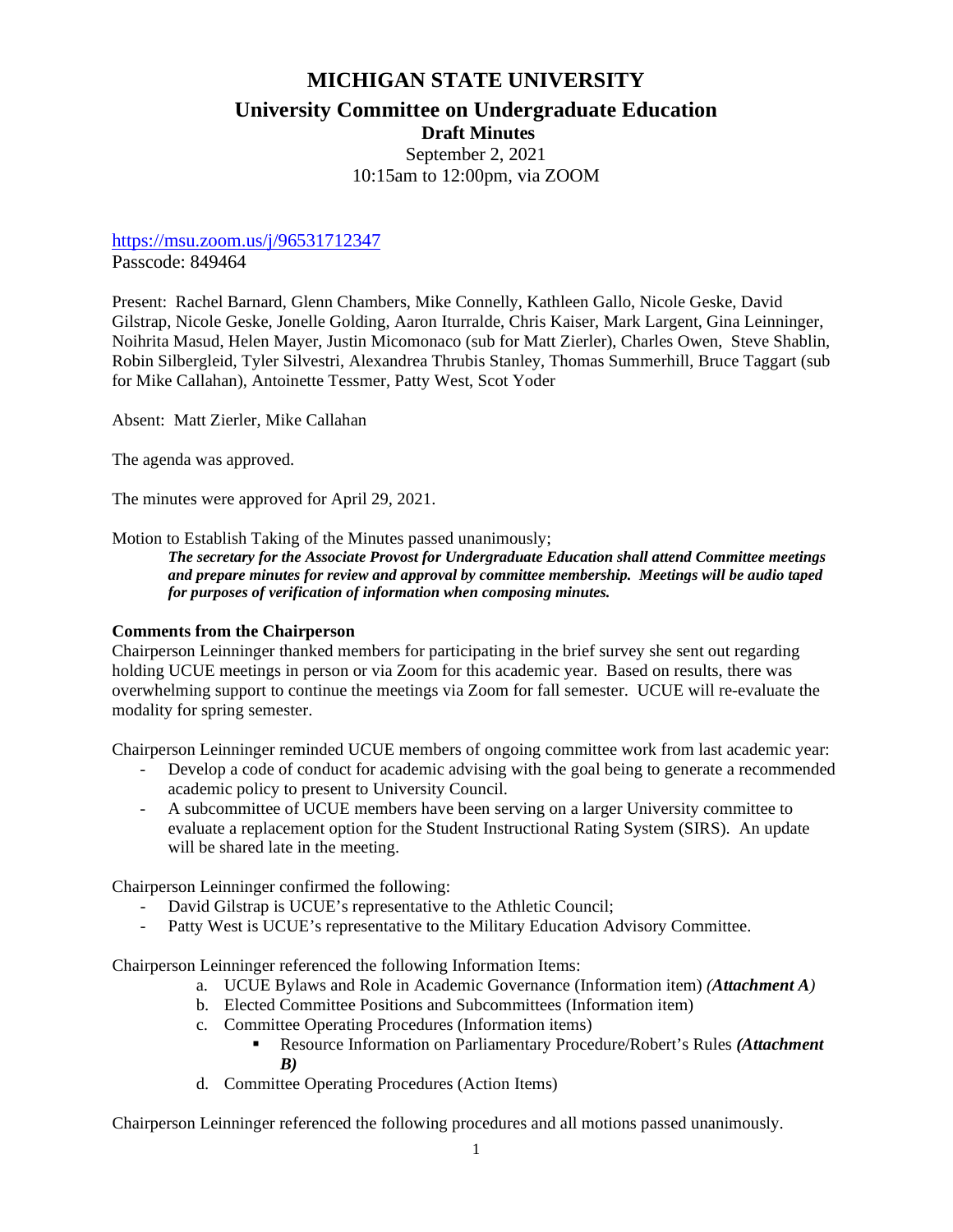*The committee agrees to allow the chairperson the flexibility to craft final language for motions and documents and to take votes by email on issues already discussed with the provision that, if any one member objects, the issue will return to the agenda at the next meeting. A quorum is required for the vote to be valid.*

*The committee agrees to allow the chairperson the authority and autonomy to call additional meetings.*

*The committee agrees to allow the chairperson to grant and remove voice for visitors to UCUE meetings without a formal committee vote.*

*The University Committee on Undergraduate Education will continue to use the Procedure Regarding Public Comment as approved by UCAP on November 19, 2009, to guide public comment in UCUE meetings 2021 - 22. (Attachment C)*

*Member substitutes--i.e., members of faculty or students who are a part of the same constituency as the elected member--shall be allowed the same voting rights as the committee members at that meeting. Constituencies will determine how committee substitutes are chosen.*

e. Role of UCUE in reviewing Moratorium and Discontinuance Requests (Information Item) *(Attachment D)*

#### **Comments from the Associate Provost for Undergraduate Education**

Associate Provost Largent provided the following updates:

- October 25 and 26 are the dates being piloted for MSU's fall break.
- Jeff Grabill has left MSU and has taken a position as Deputy Vice-Chancellor at the University of Leeds in the United Kingdom, effective August 1. The Hub is now reporting to Thomas Jeitschko.
- Information was shared regarding vaccine compliance and attestation on campus. Emails have been sent to people appearing to not be in compliance. Students not in compliance will be reviewed by the Dean of Students (DOS) office regarding next steps.
- Air quality has been updated to the recommended CDC level in every classroom at MSU. A discussion was held on needed classroom updates, lack of lighting, cooling, and air circulation in classrooms. Associate Provost Largent suggested Chairperson Leinninger request that Dan Bollman attend a UCUE meeting to update the group on classroom updates.

A discussion was held regarding falsifying vaccine attestation and if there was a procedure for checking this. Associate Provost Largent stated that if needed, MSU can query state databases however the rate to falsify vaccine attestation is low. Associate Provost Largent stated that if people find out someone on campus has falsified their information, they are encouraged to call the Misconduct Hotline.

A discussion was held regarding reducing the numbers of students attending class in large lecture halls and the benefits of this after social distancing rules were lifted. MSU continues to work on finding the right balance with being an in-person residential University and continuing to hold some classes online.

## **Request to Change the Admission to the College Statement in the College of Social Science (Action Item)**

#### **Mike Connelly, Associate Dean, College of Social Science**

The committee granted voice to Associate Dean Connelly.

Associate Dean Connelly provided background on the request stating that it is being done to align course catalog language. In October 2018, the requirement was removed for a student to have at least 28 credits to join the College of Social Science. This request hopes to eliminate confusion for students determining